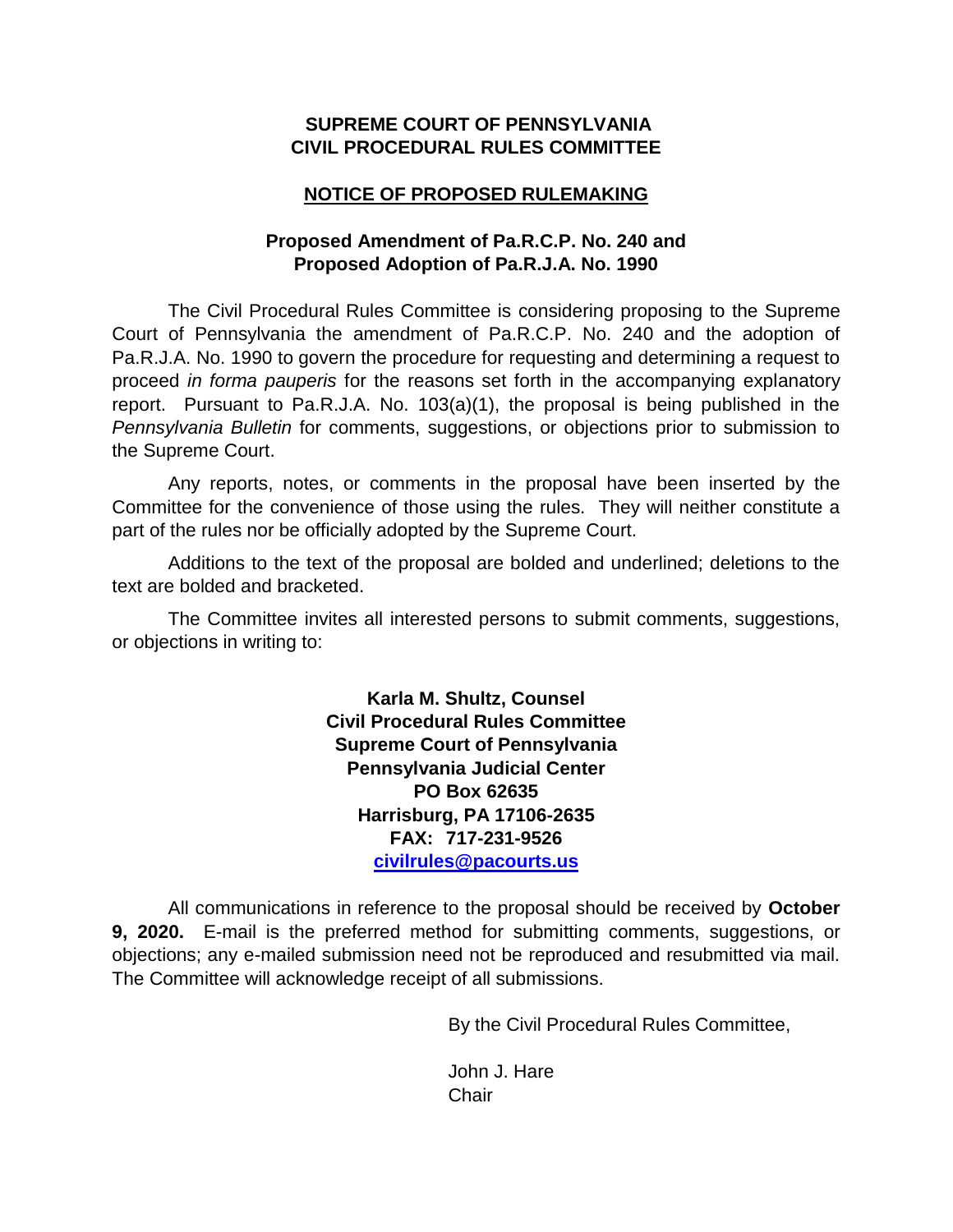#### **SUPREME COURT OF PENNSYLVANIA CIVIL PROCEDURAL RULES COMMITTEE**

#### **PUBLICATION REPORT**

The Civil Procedural Rules Committee is considering proposing the amendment of Rule 240 and the adoption of new Rule of Judicial Administration 1990 to govern the request to proceed *in forma pauperis* (IFP). The Committee undertook review of this issue based, in part, on a suggestion that the current procedure in Rule 240 "to mitigate the formidable costs of litigation to the indigent ensuring that … courthouse doors are always open, even to those who are poor[,] … may prove illusory…." *Shore v. Pa. Dep't of Corrections*, 179 A.3d 441 (Pa. 2018) (Justice Wecht, concurring statement).

Current Rule 240 sets forth the procedure to request to proceed IFP based upon an inability to pay court costs. The rule requires a self-represented litigant to file a petition requesting such status along with an affidavit in support of the petition either simultaneously with the commencement of an action or afterward. The affidavit requests financial information regarding the litigant's household, including income, assets, and liabilities. Rule 240 also permits a litigant represented by an attorney to proceed IFP. In contrast to the self-represented litigant, however, the litigant represented by an attorney may proceed IFP upon the attorney's filing of a *praecipe* containing a certification that the attorney is providing free legal advice to the party and the party is believed to be unable to pay the costs of litigation. Rule 240 does not contain any objective criteria for the judge to make a determination as to whether a petitioner qualifies to proceed *in forma pauperis*.

Although Rule 240 governs requests to proceed *in forma pauperis* in the court of common pleas in civil matters, such requests are considered by other courts in the Unified Judicial System. *See, e.g.,* Pa.R.A.P. 551-561; Pa.R.C.P.M.D.J. No. 206. As a result, a joint subcommittee was formed to examine the current rule, identify the deficiencies of current practice, and develop a framework to address the concerns raised by the concurring statement in *Shore* with the goal of establishing a procedure to be used among the several courts. In addition to delegates from the Civil Procedural Rules Committee, the joint subcommittee consisted of delegates from the Appellate Court Procedural Rules Committee, Domestic Relations Procedural Rules Committee, and the Minor Court Rules Committee.

The joint subcommittee identified the current rules of procedure governing IFP: Pa.R.C.P. No. 240, Pa.R.C.P.M.D.J. No. 206, and Pa.R.A.P. 551, 552, 553, 561, 2151. Pa.R.C.P. No. 240 and Pa.R.C.P.M.D.J. No. 206 are nearly identical. They prescribe the procedure for applying for IFP status. Upon reviewing the rules, the joint subcommittee identified three types of IFP petitioners: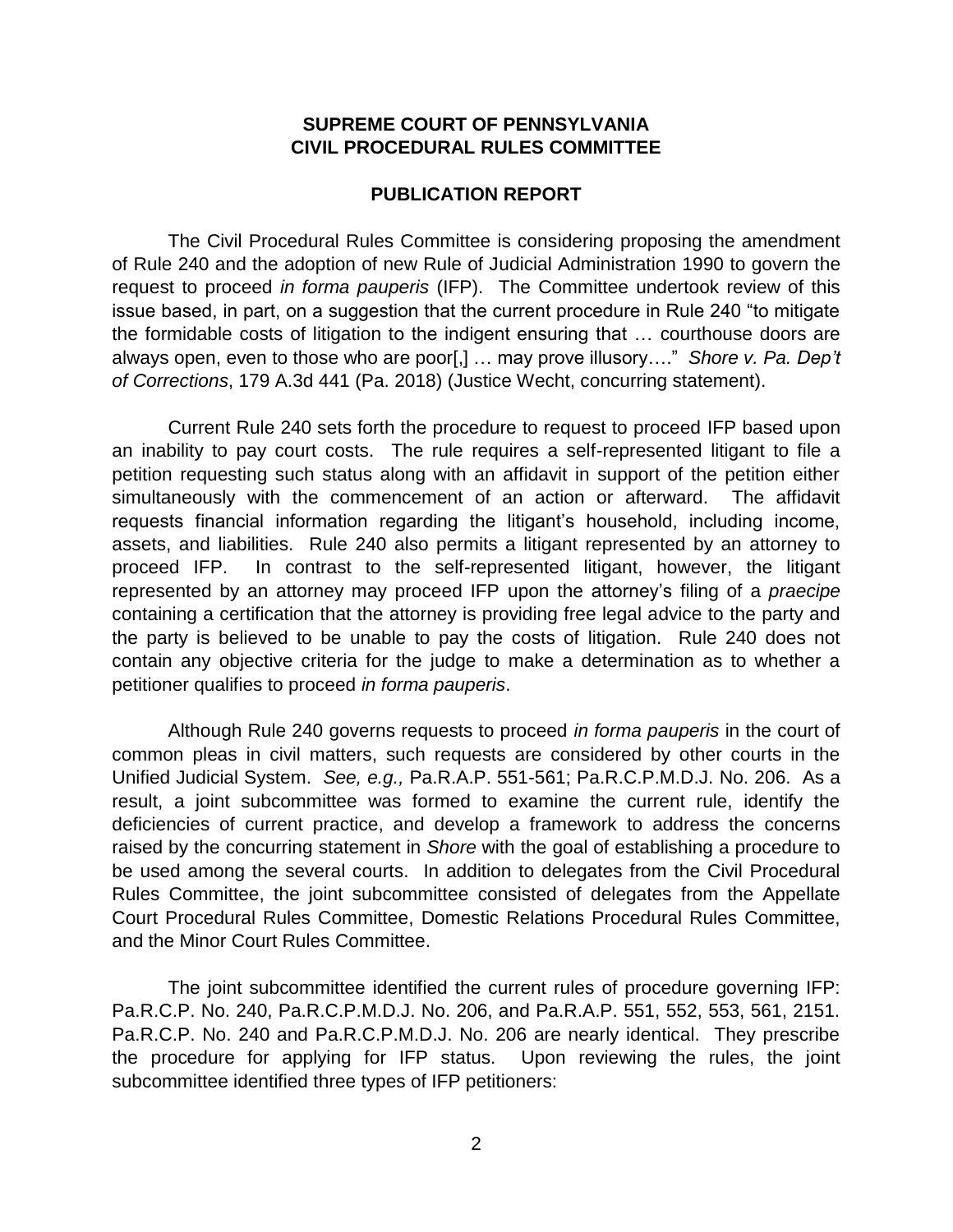(1) *pro bono* - the rules grant a party IFP status if they are represented by an attorney upon the filing of a *praecipe* by the attorney certifying that the party is indigent;

(2) *pro se* - a self-represented party is required to file a petition to proceed IFP as well as an affidavit disclosing income, assets, and liabilities for a determination for IFP status; and

(3) *pro se* prisoner - self-represented prisoners are required to follow the same procedure as any *pro se* party, but they are also subject to the Pennsylvania Litigation Reform Act, 42 Pa.C.S. §§ 6601 *et seq.*

The joint subcommittee also reviewed rules and forms used by the federal courts and other states. The criteria used by some states for granting IFP status is "adjunctive eligibility," *i.e.,* if a litigant has qualified for and is receiving benefits from a government poverty program, *e.g.,* Supplemental Nutrition Assistance Program, the litigant has a presumption of eligibility for IFP status. Other states use a percentage of the federal poverty income guidelines as the criteria for determining IFP status.

The joint subcommittee also recognized that the current procedure varies from county to county. Some counties review petitions for IFP status in motions court, other counties adjudicate them after administrative review without hearing. The joint subcommittee concluded that a uniform procedure for determining IFP status would be beneficial for both litigants and courts.

The joint subcommittee recommended that the procedure be placed within the Rules of Judicial Administration. With regard to civil practice, Rule 240 would be amended to cross-reference a Rule of Judicial Administration, but retain any procedure that is specific to civil actions. *See, e.g.,* Pa.R.A.P. 240(j)(2) (governing actions commenced by a writ of summons). The placement of the IFP procedure within a Rule of Judicial Administration is intended to ensure uniformity in its application regardless of the court in which IFP status is requested.

The proposed Rule of Judicial Administration provides as follows:

Subdivision (a) sets forth the scope of the rule and specifies the costs and fees that may be waived pursuant to the rule.

Subdivision (b) defines a litigant eligible for IFP status as a person who is without financial resources according to the criteria set forth in subdivision (b)(1) or who will suffer a substantial financial hardship to pay fees and costs according to the criteria set forth in subdivision (b)(2).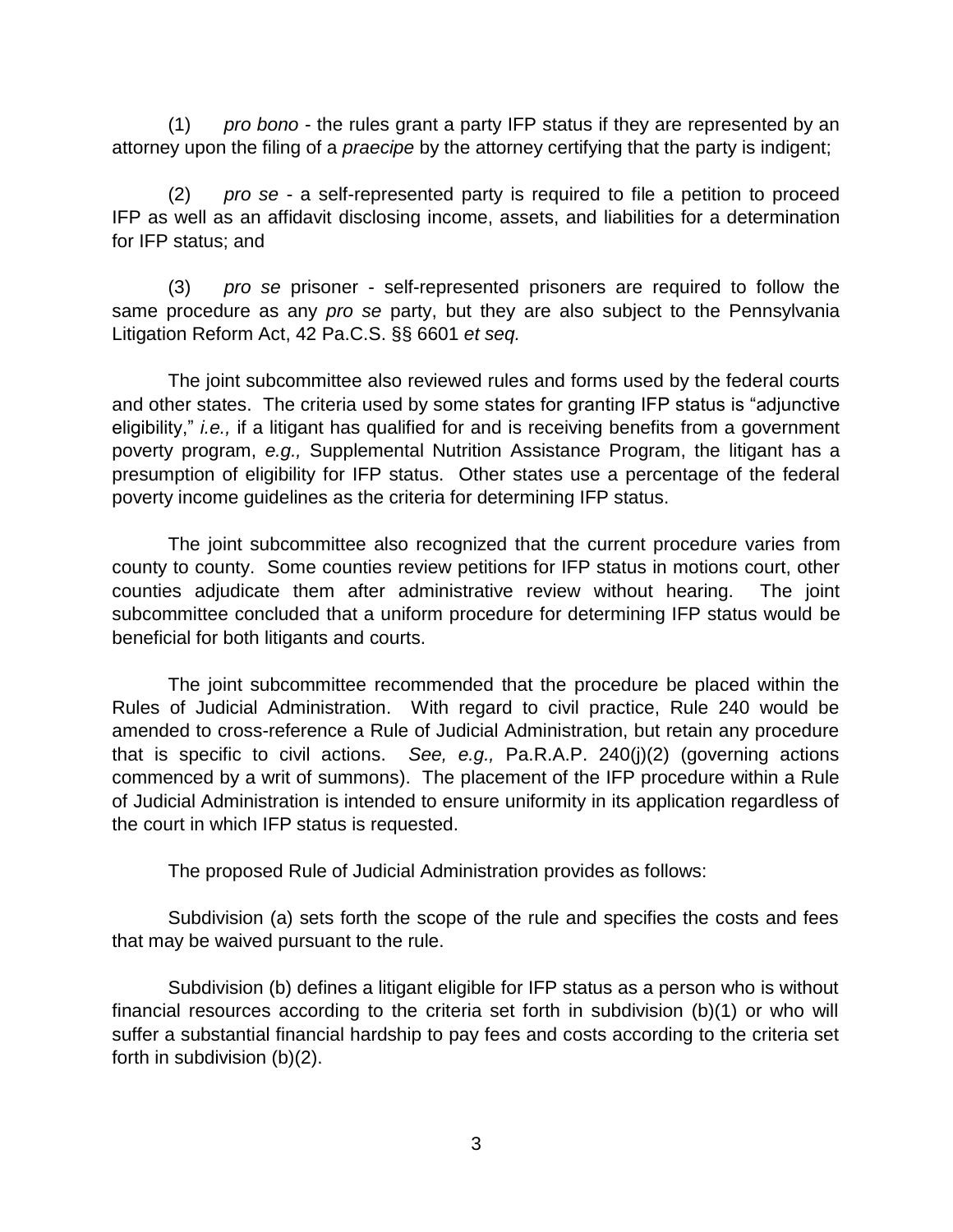Subdivision (b)(1) addresses litigants without financial resources and provides three categories for those persons who are without financial resources. They will automatically qualify for IFP status upon providing appropriate documentation. They include any person who:

(1) receives needs-based public assistance;

(2) is represented by an attorney who is practicing in a legal aid organization or who certifies that he or she is providing the party with free legal services and believes the party is unable to pay the fees and costs. While no further documentation is required of a legal aid attorney, the attorney certifying his or her *pro bono* representation and the party's inability to pay fees and costs must complete and sign a *Praecipe* to Waive Fees and Costs. The suggested form is set forth in subdivision (i); or

(3) meets an income and asset requirement of a gross income that is 200% or less of the federal poverty income guidelines for the party's household size, and assets of less than \$10,000 (excluding the party's home and one vehicle).

Subdivision (b)(2) provides that a litigant who does not qualify under subdivision (b)(1) may nonetheless apply for IFP status if the litigant believes that he or she cannot pay without a substantial financial hardship and provides additional information for the court to make a determination. For these litigants, the court is required to conduct a hearing to determine eligibility.

Subdivision (c) requires a party to file an application to waive fees and costs, provide necessary information and supporting documentation as specified on the form set forth in subdivision (h). It also prohibits the filing of an application for IFP status before commencing an action and sets forth the procedure when an application is filed with the commencement of an action or after the commencement of an action.

Subdivision (d) requires action by the court on the application to waive fees and costs. It contemplates that the court or its designee will review the application to determine IFP status pursuant to subdivision (b)(1), *i.e.*, those litigants without financial resources. The court may deny an application only after conducting a record hearing and finding that the application is incomplete and the party either cannot provide the missing information, cannot provide documentation supporting the party's application, included inaccurate information on the application or the supporting documents, or the court concludes the party will not suffer a substantial financial hardship. It is important to note that this is a departure from the current rule and current practice. The requirement for a record hearing is intended to address the concern that there be a record establishing the reasons for the denial in order to aid the appellate court review.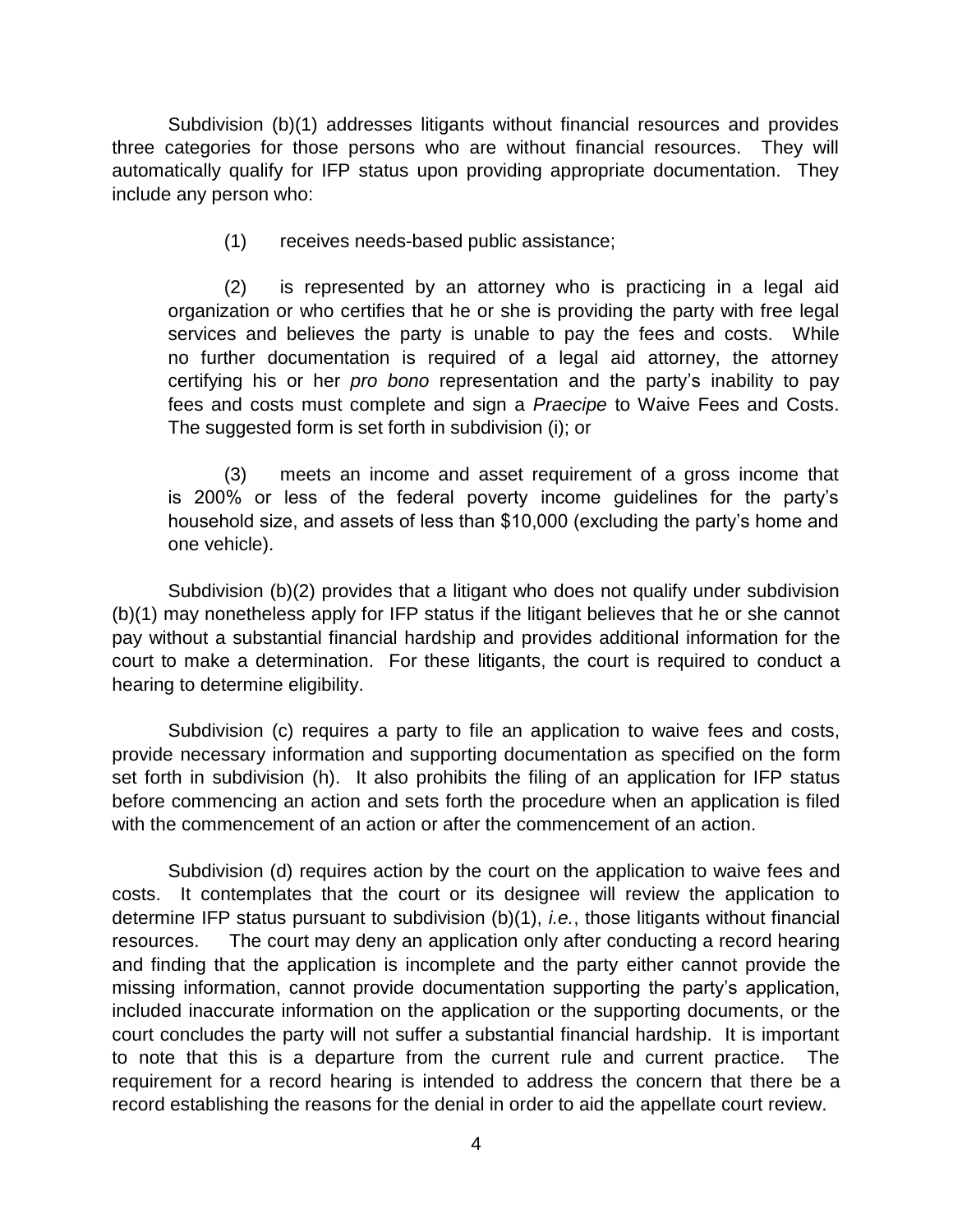Subdivision (e) carries over the language of Rule 240(g) providing when a party with IFP status subsequently obtains a monetary recovery by judgment or settlement, the party paying the monetary recovery shall pay the filing office the waived fees and costs from the monetary recovery as taxed costs.

Subdivision (f) carries over the language of Rule 240(j)(1) providing that when an action is commenced at the same time as the filing of an application for IFP status, the court may, prior to acting on the application, dismiss the action if the allegation of poverty is unsubstantiated or the action is frivolous.

Subdivision (g) sets forth the suggested form for the Application to Waive Fees and Costs required by subdivision (c).

Subdivision (h) sets forth the suggested form for the *Praecipe* to Waive Fees and Costs required by subdivision (b)(1(ii)(B).

The proposed amendment to Rule 240 would include a replacement of the current procedure with a cross-reference to the proposed Rule of Judicial Administration. As noted above, amended Rule 240 would retain the procedure set forth in current subdivision (j)(2), specifying certain requirements when a petition to proceed *in forma pauperis* is filed when commencing an action by a writ of summons, as that procedure applies to civil cases only.

Accordingly, the Committee invites all comments, objections, concerns, and suggestions regarding this proposed rulemaking.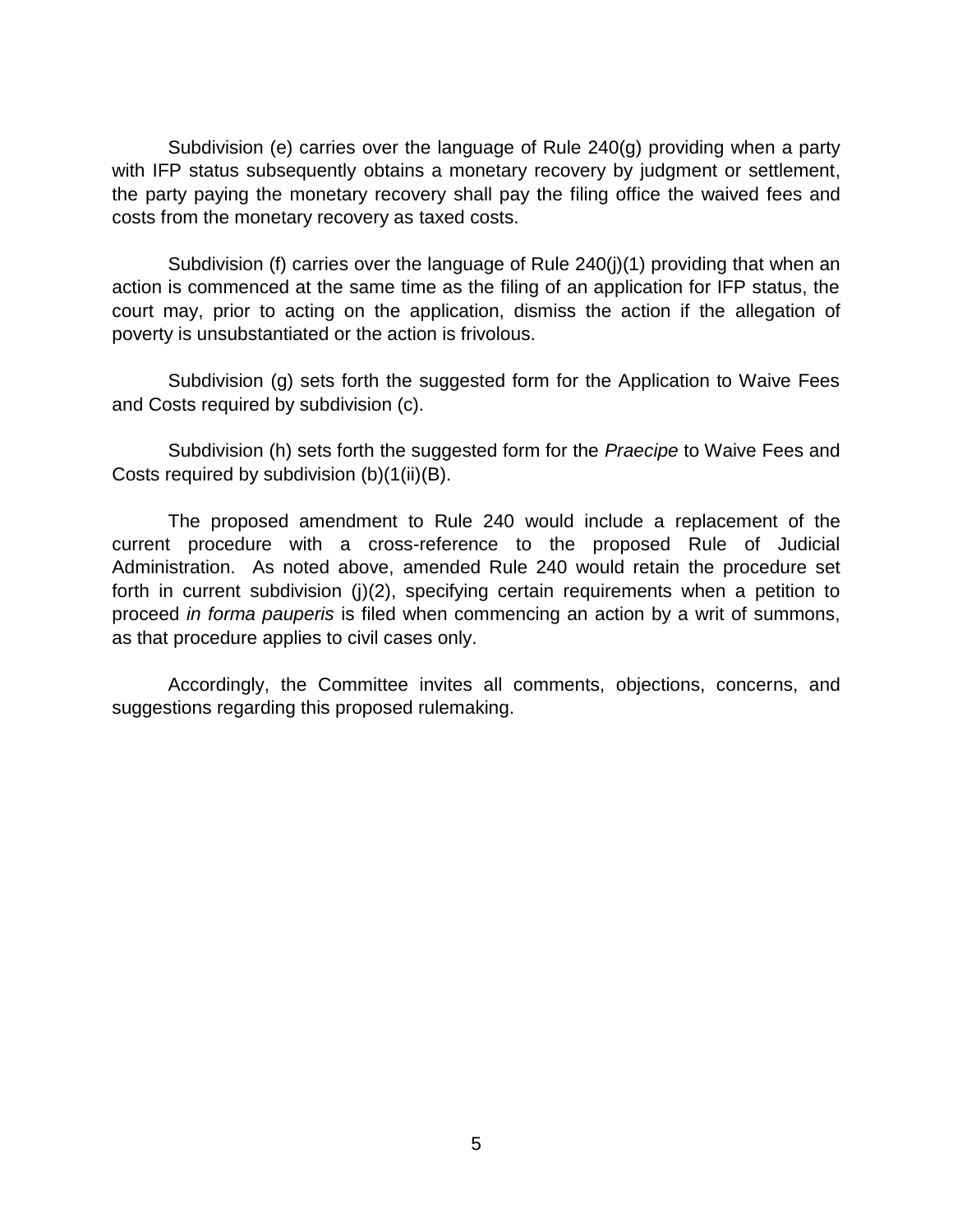(This is an entirely new rule.)

### **Rule 1990. Application to Waive Fees and Costs (***In Forma Pauperis)*

(a) *Scope.* This rule shall govern the procedure for waiving fees and costs imposed or authorized by an Act of Assembly or general rule that are payable to a court, filing office, or public officer or employee, or require the posting of a bond or other security for costs as a condition for commencing an action, proceeding, or appeal.

*Note:* The term "action, proceeding, or appeal" excludes those brought pursuant to the Protection From Abuse Act, 23 Pa.C.S. §§ 6101 — 6122 and Protection of Victims of Sexual Violence or Intimidation Act, 42 Pa.C.S. §§ 62A01 — 62A20.

(b) *Eligibility.* A party who is without financial resources, as set forth in subdivision (b)(1), or who will suffer a substantial financial hardship by paying the fees and costs associated with litigation, as set forth in subdivision (b)(2), is entitled to a waiver of fees and costs, in whole or in part.

- (1) *Without Financial Resources.* If the party is eligible under this subdivision and provides documentation supporting eligibility, the court shall order the party's fees and costs waived without a hearing. A party is without financial resources if the party:
	- (i) receives needs-based public assistance (including, but not limited to, Supplemental Nutrition Assistance Program (SNAP), Medicaid, Supplemental Security Income (SSI), or Temporary Assistance to Needy Families (TANF));
	- (ii) is represented by an attorney:
		- (A) practicing in a legal aid organization; or
		- (B) that certifies he or she is providing the party with free legal services and believes the party is unable to pay the fees and costs. The party shall attach to the application the *Praecipe* to Waive Fees and Costs set forth in subdivision (i), which the attorney has completed and signed; or
	- (iii) meets the following income and asset requirement: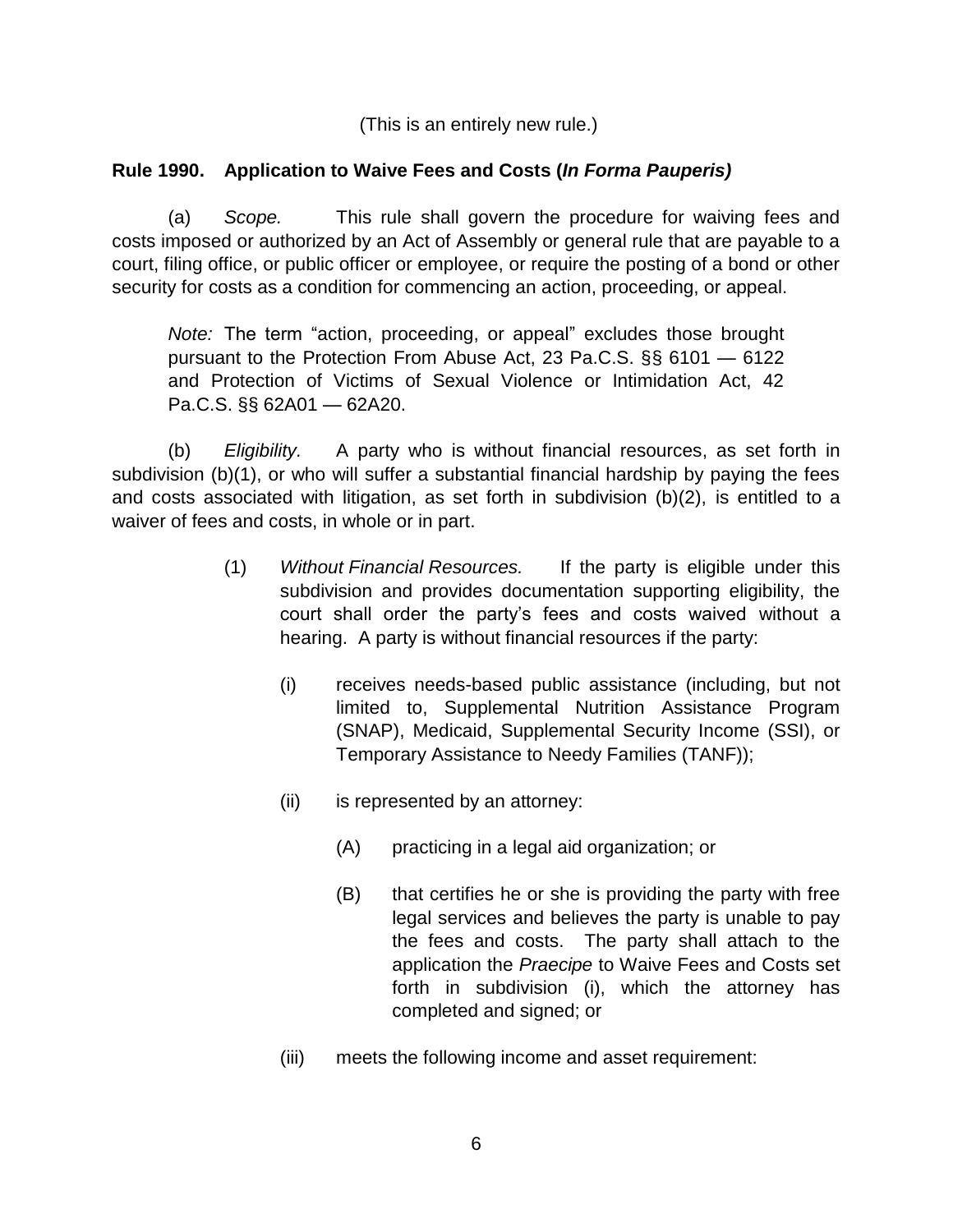- (A) gross income (*i.e.,* before taxes and other deductions) that is 200% or less than the federal poverty guidelines for the party's household size; and
- (B) assets less than \$10,000, excluding the party's home and one vehicle.
- (2) *Substantial Financial Hardship.* If a party is ineligible for a waiver of fees and costs under subdivision (b)(1), but the party believes that he or she cannot pay the fees and costs without a substantial financial hardship, the court shall conduct a record hearing to determine the party's eligibility under this subdivision.

*Note: See* subdivision (d)(2).

- (i) The following factors shall determine whether a substantial hardship exists:
	- (A) the party's gross income, assets, and expenses;
	- (B) the number of minor children or adult children, who are incapable of self-support due to a physical or mental disability, that the party is supporting, including a child support obligation;
	- (C) employment history;
	- (D) other available financial resources, including resources from individuals who have a duty of support to the party; and
	- (E) other factors affecting the party's income, assets, or expenses.
- (ii) If the party establishes a substantial financial hardship, the court in its discretion may:
	- (A) waive some or all of the fees and costs; or
	- (B) permit the party to file the action with a partial payment in an amount determined by the court with periodic payments in an amount determined by the court until the full amount is paid.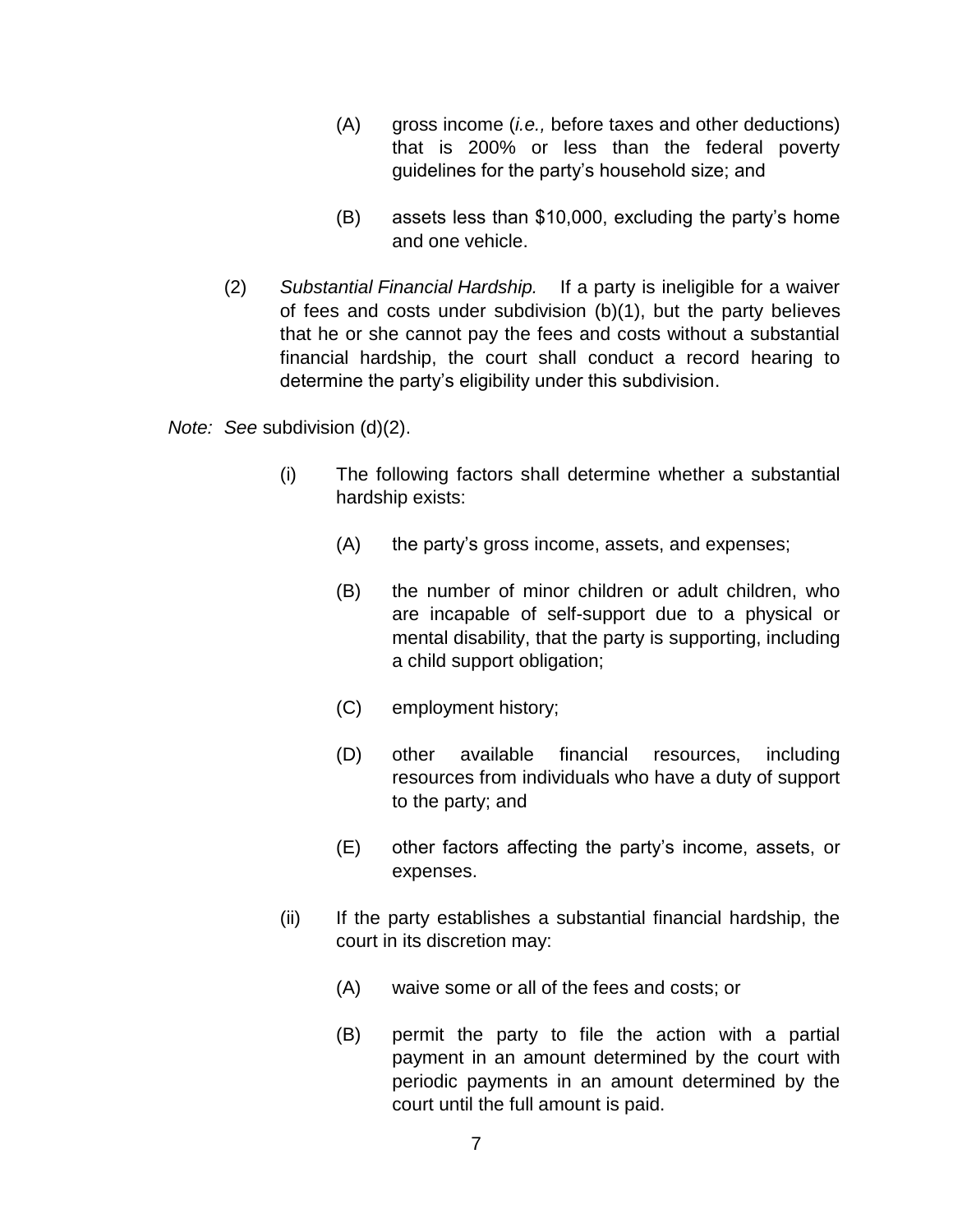*Note:* In addition to this rule, an inmate applying for a waiver of fees and costs in prison conditions litigation shall comply with the Pennsylvania Prison Litigation Reform Act, 42 Pa.C.S. §§ 6601 — 6608.

(c) *Application.* A party requesting a waiver of fees and costs shall file an application on the form set forth in subdivision (h) and provide the necessary information and supporting documentation as specified on the application.

- (1) A party may not file an application to waive fees and costs before commencing an action, proceeding, or appeal.
- (2) *Application Filed with the Commencement of an Action, Proceeding, or Appeal.*
	- (i) The filing office shall docket the action, proceeding, or appeal and the application without the party paying the filing fee.
	- (ii) If the court denies the application, the party shall pay the filing fee for commencing the action, proceeding, or appeal.
	- (iii) A party required to pay the filing fee pursuant to subdivision  $(c)(2)(ii)$  may not take any further steps in the action, proceeding, or appeal so long as the fee remains unpaid, unless the party requests permission from the court.
- (3) *Application Filed after the Commencement of the Action, Proceeding, or Appeal.*
	- (i) When a party commences an action, proceeding, or appeal without simultaneously filing an application to waive fees and costs, the party shall pay the appropriate fees and costs.
	- (ii) If the court grants the application, the filing office shall not refund the fees and costs previously paid.
- (4) A party granted a waiver of fees and costs, in whole or in part, has a continuing obligation to inform the court of an improvement in the party's financial circumstances that would enable the party to pay the fees and costs.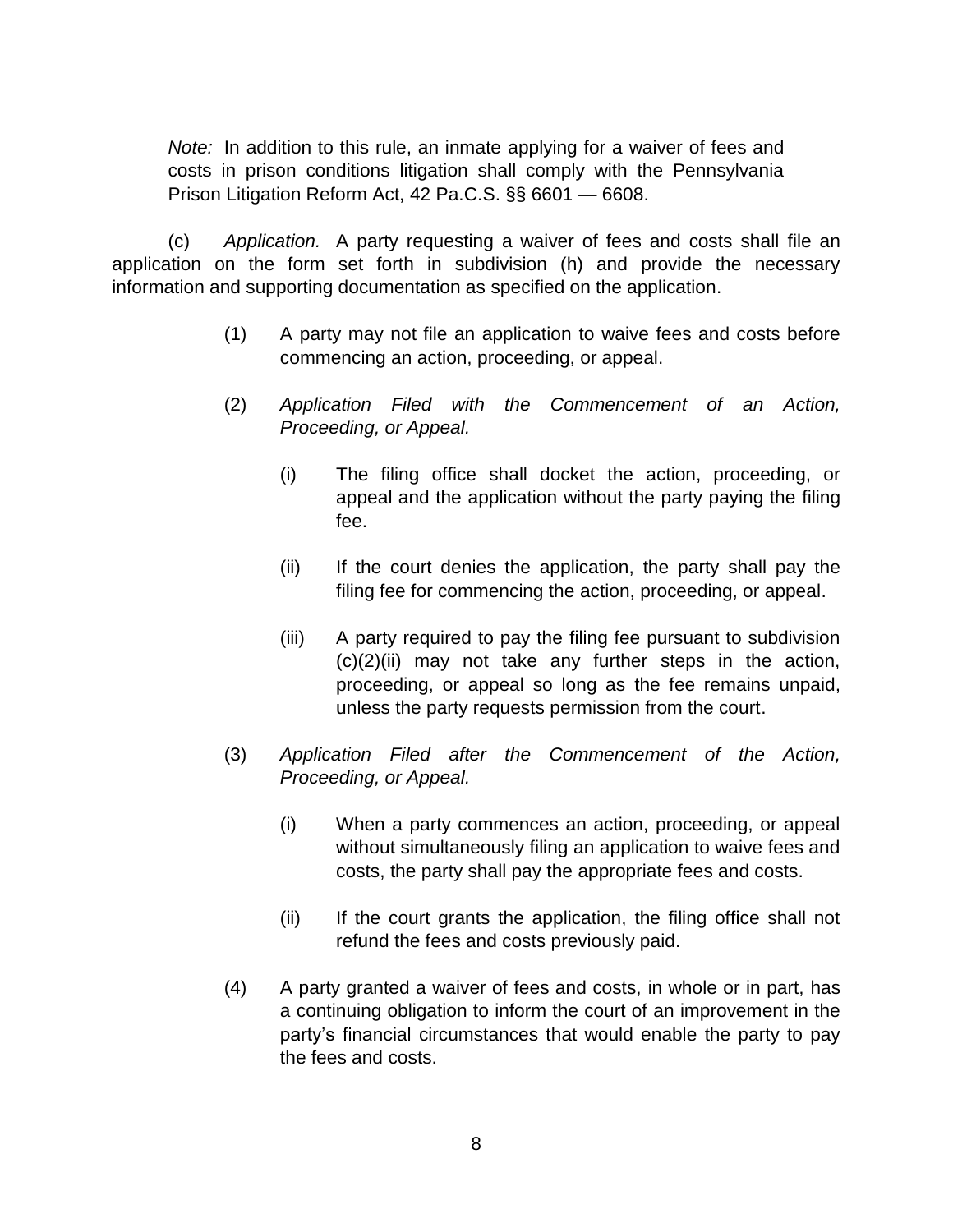(d) *Court Action.* After a party files an application to waive fees and costs, the court or an individual designated by the court shall review the application initially to determine whether the party is eligible for a waiver under subdivision (b)(1).

- (1) If a party is eligible for a waiver of fees and costs under subdivision (b)(1), the court shall grant the waiver without a hearing.
- (2) If a party is ineligible under subdivision (b)(1), the court shall conduct a record hearing to determine whether the party is eligible for a waiver under subdivision (b)(2).

*Note: See* subdivision (b)(2)(i) for the factors establishing a substantial hardship.

- (3) *Denying an Application.* The court may deny an application to waive fees and costs only after a record hearing and if the court finds that the:
	- (i) application is incomplete, and the party cannot provide the court with the missing information;
	- (ii) party cannot provide documentation supporting the party's application;
	- (iii) party included inaccurate information on the application or the accompanying documents; or
	- (iv) party will not suffer a substantial financial hardship from paying the fees and costs associated with the litigation as provided in subdivision (b)(2).
- (4) *Rescinding a Previously Granted Application.* The court may rescind a previously granted waiver of fees and costs if the court finds that the:
	- (i) application or an accompanying document was inaccurate; or
	- (ii) party is able to pay the fees and costs.

*Note: See* subdivisions (c)(4) and (g).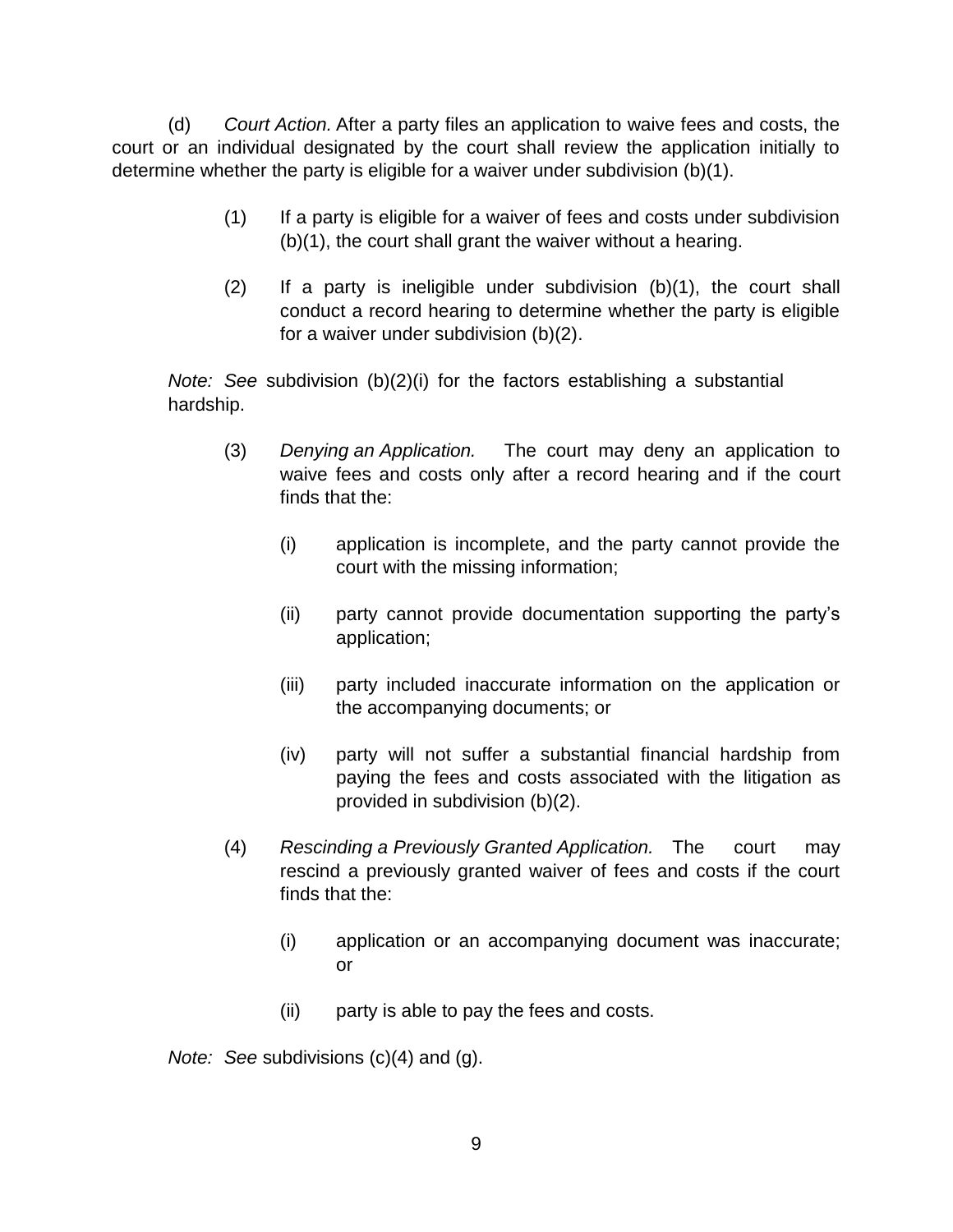- (5) If the court denies an application or rescinds a previously granted application, the court shall state the reason in its order.
- (6) *Application Denied or Rescinded.*
	- (i) The filing office shall notify the party that the court denied the application or rescinded a previously granted application and provide the party with the court's order.
	- (ii) If at least ten days have passed after the filing office provided notice to the party as provided in subdivision (d)(6)(i) and the fee remains unpaid, the filing office shall enter an appropriate order terminating the action, proceeding, or appeal.
	- (iii) The court may reinstate the action, proceeding, or appeal for good cause shown.
- (7) Except as provided by subdivision (f), the court shall:
	- (i) act promptly upon the application; and
	- (ii) enter its order within 20 days from the application's filing date.

(e) If the court granted a waiver of fees and costs to a party that subsequently obtains a monetary recovery by judgment or settlement, the party paying the monetary recovery shall pay the filing office the waived fees and costs from the monetary recovery as taxed costs.

*Note: See* subdivision (d)(4)(ii).

(f) *Frivolous Action, Proceeding, or Appeal.* When a party commences an action, proceeding, or appeal simultaneously with the filing of an application to waive fees and costs, the court may dismiss the action, proceeding, or appeal before acting on the application if the court is satisfied that the action, proceeding, or appeal is frivolous.

*Note:* A frivolous action or proceeding has been defined as one that "lacks an arguable basis either in law or in fact." *Neitzke v. Williams*, 490 U.S. 319 (1989).

(g) *Application Form.* The application required by subdivision (c) shall be substantially in the following form: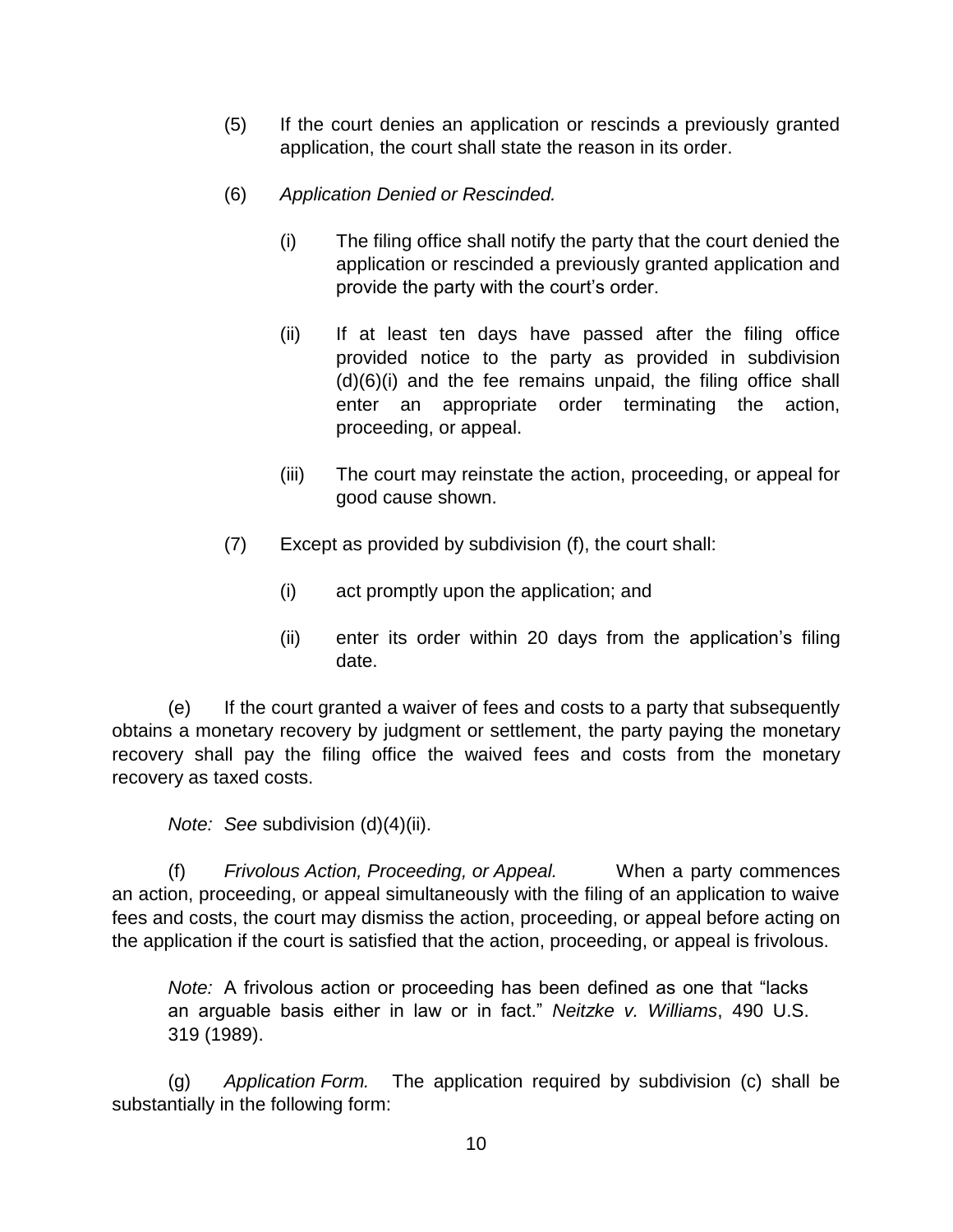# (Caption)

## **APPLICATION TO WAIVE FEES AND COSTS**

| 1. |                                                                               | I am providing the following information about myself:                                                                     |  |  |  |  |  |
|----|-------------------------------------------------------------------------------|----------------------------------------------------------------------------------------------------------------------------|--|--|--|--|--|
|    | a.                                                                            |                                                                                                                            |  |  |  |  |  |
|    |                                                                               | Middle<br>First<br>Last                                                                                                    |  |  |  |  |  |
|    | b.                                                                            | Year of birth: <u>Next Assemble</u>                                                                                        |  |  |  |  |  |
|    | C.                                                                            |                                                                                                                            |  |  |  |  |  |
|    |                                                                               |                                                                                                                            |  |  |  |  |  |
| 2. |                                                                               | I am providing the following information about people who live with me:                                                    |  |  |  |  |  |
|    | a.                                                                            | I support ______ adults (not counting myself) who live with me.                                                            |  |  |  |  |  |
|    | b.                                                                            | I support ________ children under 18 who live with me.                                                                     |  |  |  |  |  |
| 3. |                                                                               | Do you currently receive one or more of the public benefits listed below:                                                  |  |  |  |  |  |
|    | П                                                                             | Yes<br><b>No</b>                                                                                                           |  |  |  |  |  |
|    |                                                                               | *** If you answered "yes," you must provide documentation or other<br>evidence that you are receiving public benefits. *** |  |  |  |  |  |
|    |                                                                               | Supplemental Nutrition Assistance Program (SNAP) (food stamps)                                                             |  |  |  |  |  |
|    | Medicaid<br>Supplemental Security Income (SSI) (Not Social Security)          |                                                                                                                            |  |  |  |  |  |
|    |                                                                               | Temporary Assistance to Needy Families (TANF)                                                                              |  |  |  |  |  |
|    | <b>Public Housing or Section 8 Housing</b><br><b>Needs-based VA Pension</b>   |                                                                                                                            |  |  |  |  |  |
|    | Low-Income Energy Assistance                                                  |                                                                                                                            |  |  |  |  |  |
|    | Special Supplemental Nutrition Program for Women, Infants, and Children (WIC) |                                                                                                                            |  |  |  |  |  |
|    |                                                                               | What program?<br>Other need-based federal, state, or local program: ____                                                   |  |  |  |  |  |
|    |                                                                               | *** If you answered "Yes" to Section 3                                                                                     |  |  |  |  |  |
|    |                                                                               | skip Sections 4 and 5. Read Section 6 and sign/date the form. ***                                                          |  |  |  |  |  |

4. If you answered "No" in Section 3, please complete this section.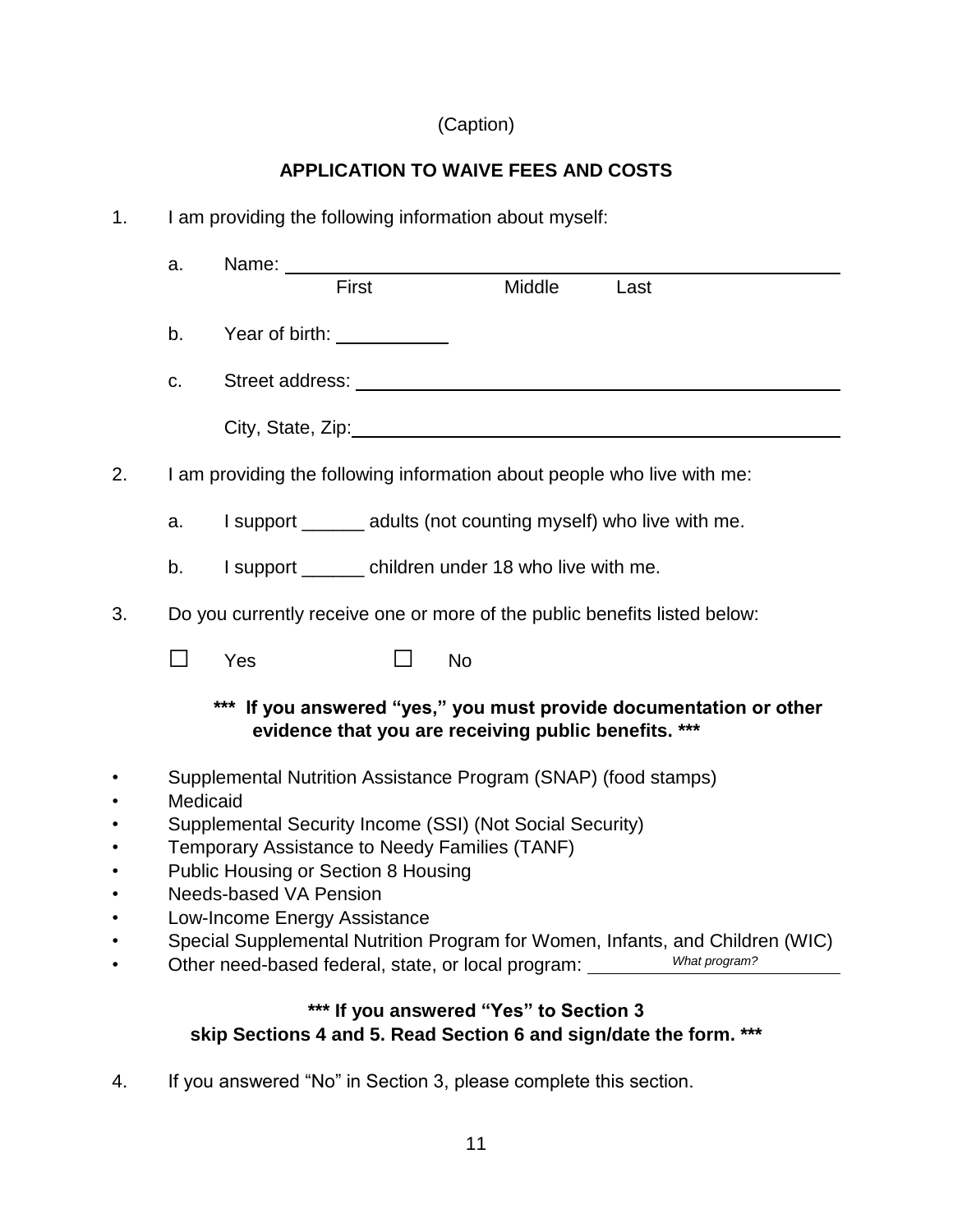a. Are you represented by Legal Aid or by an attorney who is representing you for free?

□ Yes □ No

b. If an attorney, other than a legal aid attorney, represents you for free, please attach to this application the *Praecipe* to Waive Fees and Costs that was signed by the attorney.

### **\*\*\* If you answered "Yes" to Section 4 skip Section 5. Read Section 6 and sign/date the form. \*\*\***

5. If you answered "No" in Sections 3 and 4, please complete this section.

a. I believe I cannot afford to pay the court fees and costs in this case.

b. I receive this monthly gross income (income before paying taxes and other deductions). Do not leave any lines blank. If you do not receive income from that source, put a zero on the line.

### **\*\*\* You must provide documentation or other evidence supporting the information you have included in this Section. Read Section 6 and sign/date the form \*\*\***

\$ monthly gross wages. I work as a *(job title/description)* for *(name of employer)* . \$ *(date)* . My last employer was *(name of employer)*. \$ money from other people. \$ □ Retirement/Pension □ Disability □ Workers Comp □ Social Security<br>□ Child/Spousal support □ Other sources: Child/Spousal support *(describe sources)* \$ c. What is the value of the property you own? \$ Cash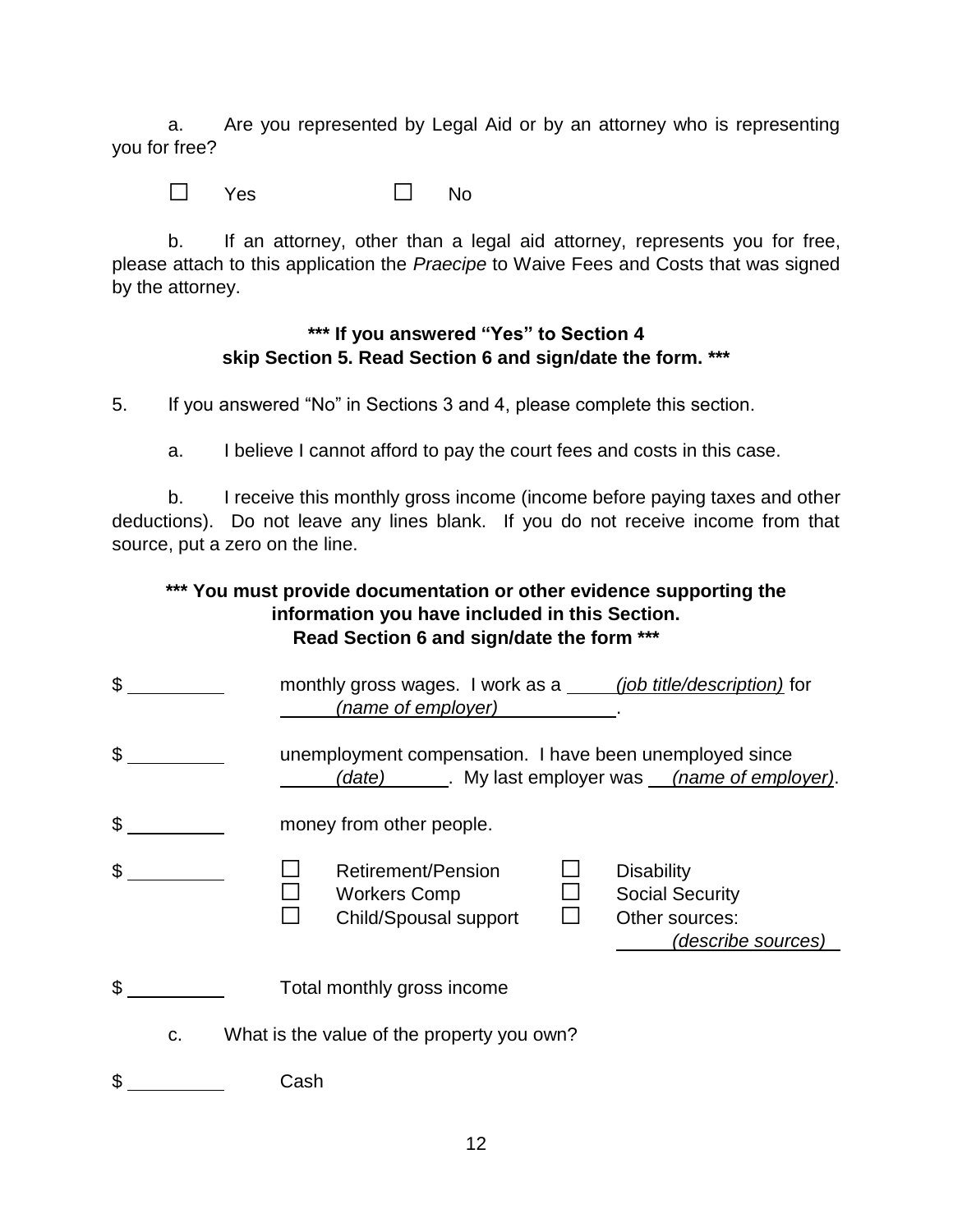- \$ Bank accounts or other financial assets
- \$
- \$ House
- \$ Other property: *(describe)*
- \$

### **\*\*\* If you are requesting a waiver due to a substantial financial hardship, please complete the following Section related to your expenses \*\*\***

- d. What are your monthly expenses?
- \$
- \$ \_\_\_\_\_\_\_\_\_ Food and household supplies
- \$
- \$
- \$ Medical and dental expenses/insurance
- \$ Child care
- \$
- \$ Child and spousal support or alimony
- \$ Other expenses: *(describe)*

\$

e. Are there other facts that you would like the court to know about your circumstances that may help the court decide whether to grant your application?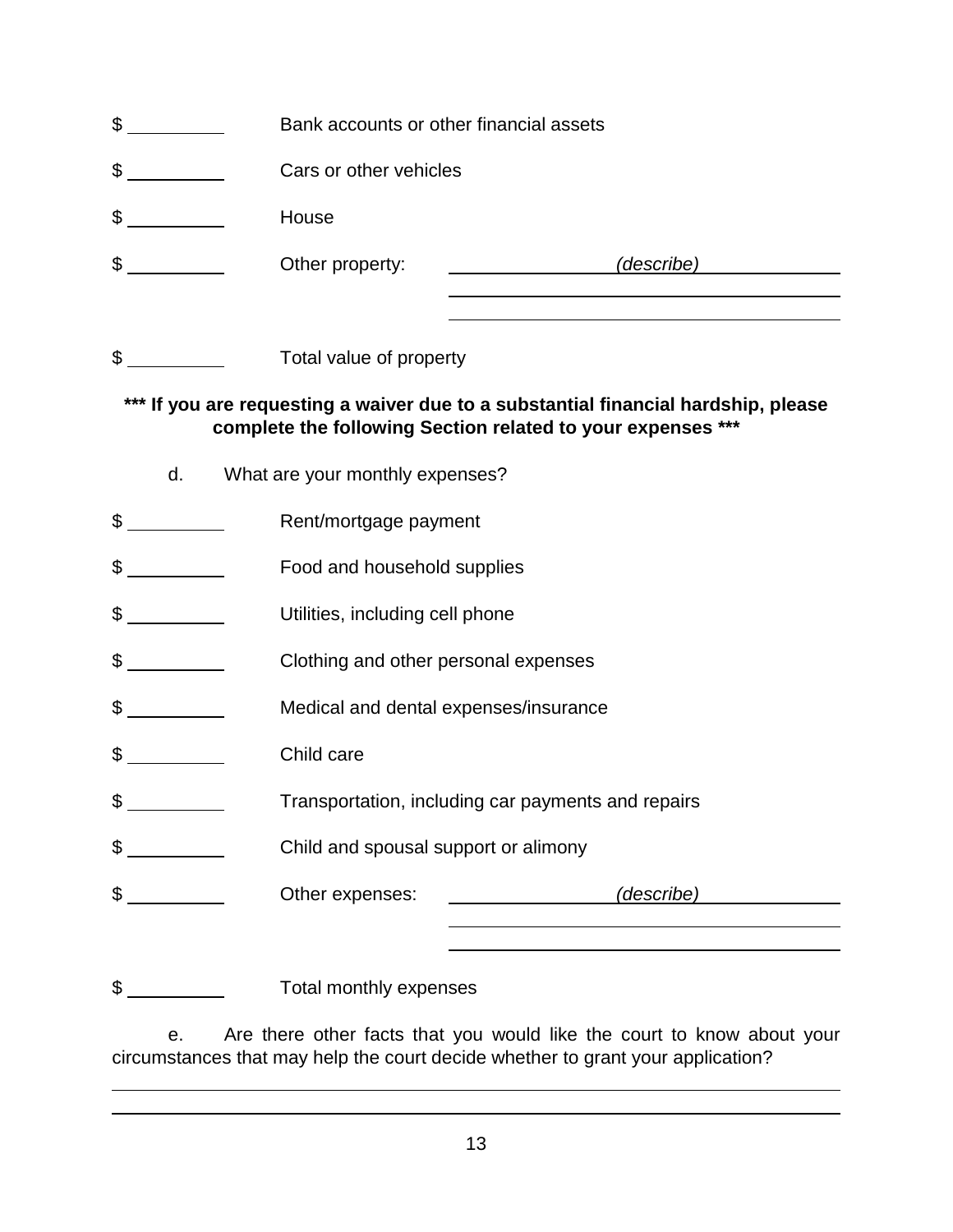6. I understand that I have a continuing obligation to inform the court of an improvement in my financial circumstances that would permit me to pay the fees and costs in this case. If I fail to inform the court of any changes in my circumstances, I understand that the court may rescind the waiver of fees and costs and order me to pay those fees and costs.

I verify that the statements made in this application are true and correct. I understand that false statements herein are made subject to the penalties of 18 Pa.C.S. § 4904, relating to unsworn falsification to authorities.

Date **Date** Applicant's Signature

(h) *Praecipe Form.* The *praecipe* required by subdivision (b)(1)(ii)(B) shall be substantially in the following form:

(Caption)

## *PRAECIPE* **TO WAIVE FEES AND COSTS**

Kindly allow\_\_\_\_\_\_\_\_\_\_\_\_\_\_\_\_\_\_\_\_\_\_\_\_, (Plaintiff)(Defendant), to proceed without paying fees and costs.

I, \_\_\_\_\_\_, attorney for the party requesting a waiver of fees and costs, certify that I believe the party is unable to pay the fees and costs, and I am providing free legal services to the party.

Attorney for **Attorney for** 

*Note:* The filings required by this rule are subject to the *Case Records Public Access Policy of the Unified Judicial System of Pennsylvania*.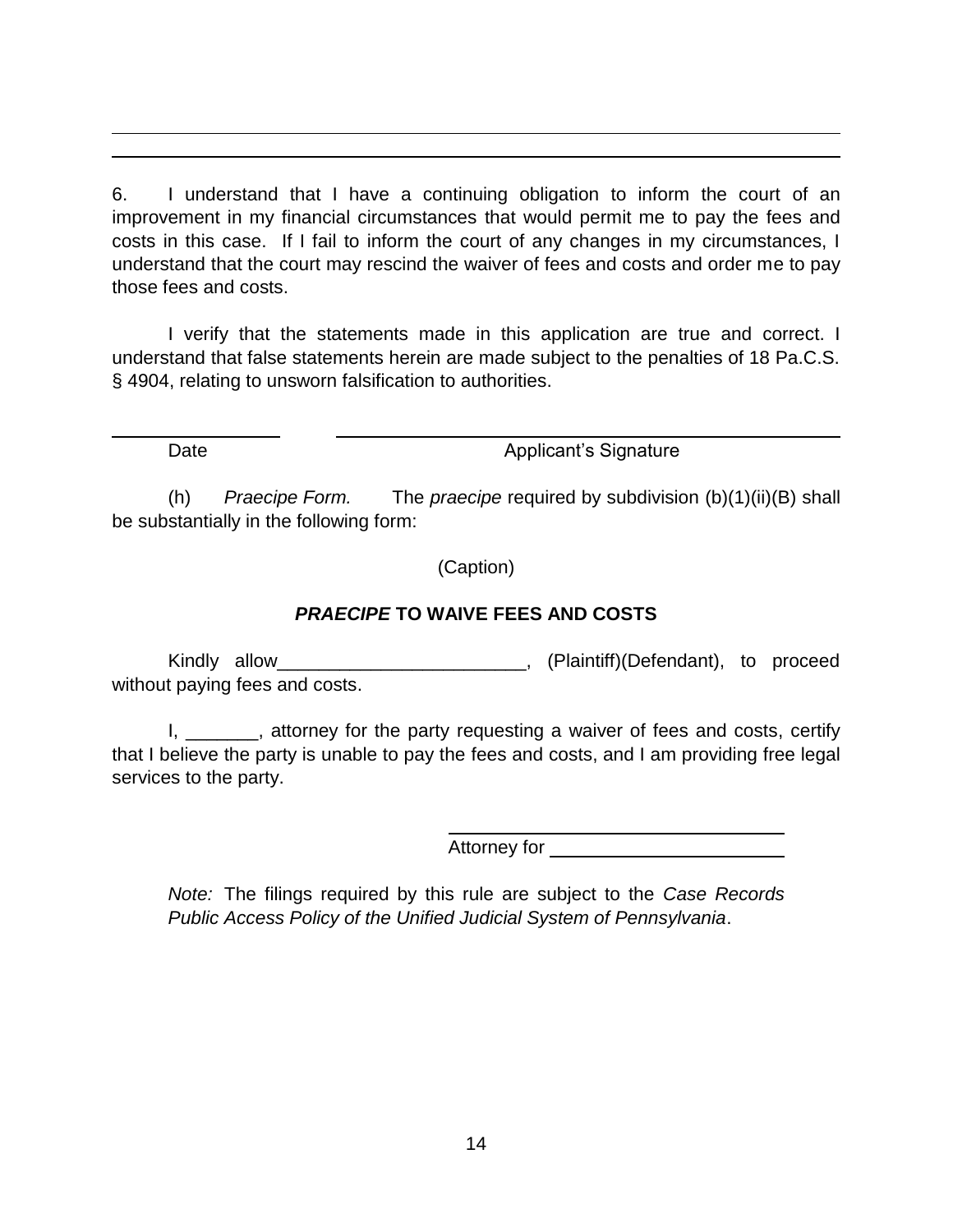**Rule 240.** *In Forma Pauperis.* **Application to Waive Fees and Costs.**

**[(a) This rule shall apply to all civil actions and proceedings except actions pursuant to the Protection From Abuse Act and Protection of Victims of Sexual Violence or Intimidation Act.**

**Note: The term ''all civil actions and proceedings'' includes all domestic relations actions except those brought pursuant to the Protection From Abuse Act, 23 Pa.C.S. § 6106, and Protection of Victims of Sexual Violence or Intimidation Act, 42 Pa.C.S. §§ 62A01— 62A60.**

**(b) A party who is without financial resources to pay the costs of litigation is entitled to proceed** *in forma pauperis.*

**(c) Except as provided by subdivision (d), the party shall file a petition and an affidavit in the form prescribed by subdivision (h). The petition may not be filed prior to the commencement of an action or proceeding or the taking of an appeal.**

**(1)(i) If the petition is filed simultaneously with the commencement of the action or proceeding or with the taking of the appeal, the prothonotary shall docket the matter and petition without the payment of any filing fee.**

**(ii) If the court shall thereafter deny the petition, the petitioner shall pay the filing fee for commencing the action or proceeding or taking the appeal. A party required to pay such fee may not without leave of court take any further steps in the action, proceeding or appeal so long as such fee remains unpaid. Not sooner than ten days after notice of the denial of the petition pursuant to Rule 236, the prothonotary shall enter a judgment of** *non pros* **in the action or proceeding or strike the appeal if the fee remains unpaid. The action, proceeding or appeal shall be reinstated only by the court for good cause shown.**

**(2) If the action or proceeding is commenced or the appeal is taken without the simultaneous filing of a petition, the appropriate filing fee must be paid and shall not be refunded if a petition is thereafter filed and granted.**

**(3) Except as provided by subdivision (j)(2), the court shall act promptly upon the petition and shall enter its order within twenty days from the date of the filing of the petition. If the petition is denied, in whole or in part, the court shall briefly state its reasons.**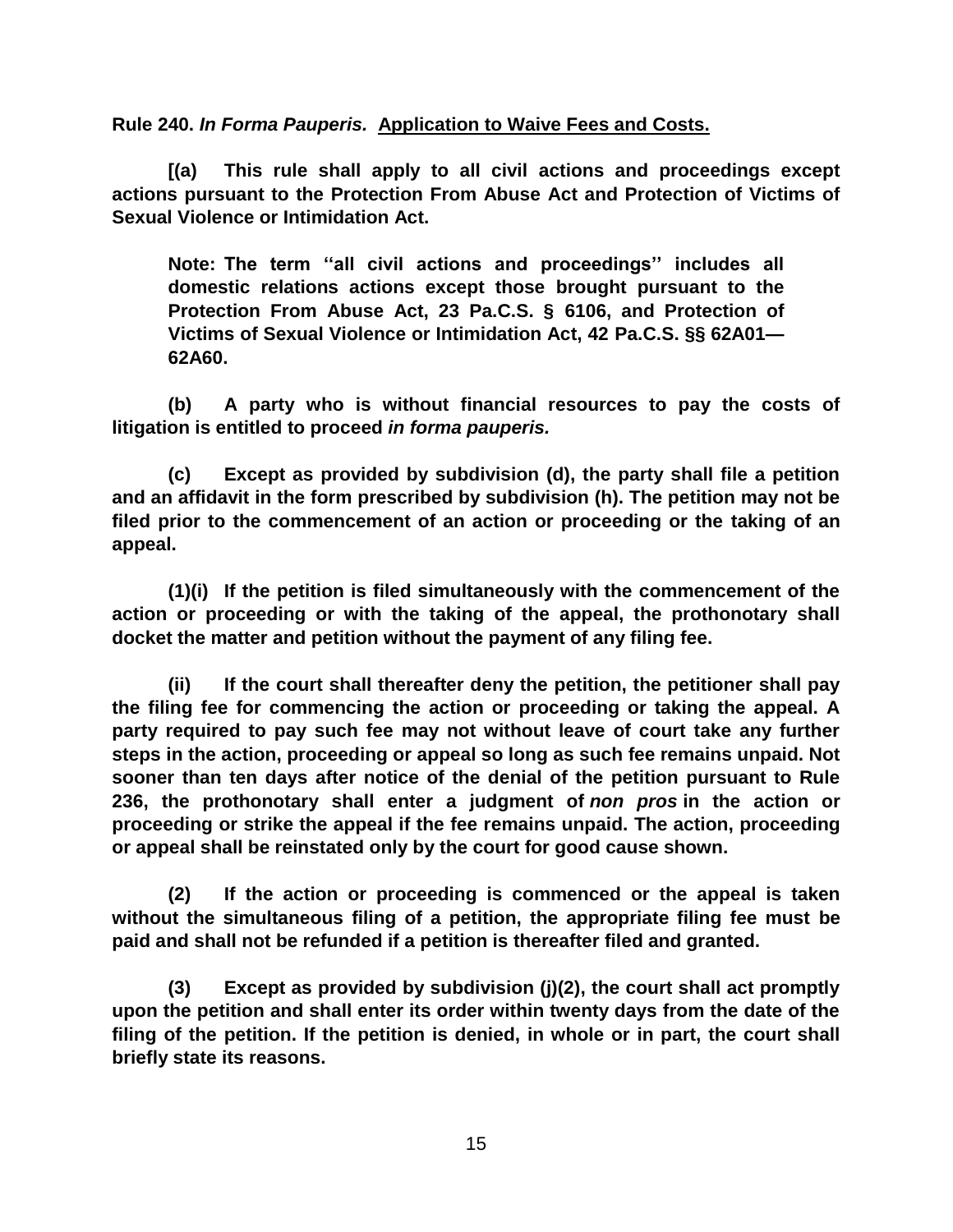**(d)(1) If the party is represented by an attorney, the prothonotary shall allow the party to proceed** *in forma pauperis* **upon the filing of a** *praecipe* **which contains a certification by the attorney that he or she is providing free legal service to the party and believes the party is unable to pay the costs.**

**(2) The** *praecipe* **shall be substantially in the form prescribed by subdivision (i).**

**(e) A party permitted to proceed** *in forma pauperis* **has a continuing obligation to inform the court of improvement in the party's financial circumstances which will enable the party to pay costs.**

**(f) A party permitted to proceed** *in forma pauperis* **shall not be required to**

**(1) pay any cost or fee imposed or authorized by Act of Assembly or general rule which is payable to any court or prothonotary or any public officer or employee, or**

**(2) post bond or other security for costs as a condition for commencing an action or proceeding or taking an appeal.**

**(g) If there is a monetary recovery by judgment or settlement in favor of the party permitted to proceed** *in forma pauperis***, the exonerated fees and costs shall be taxed as costs and paid to the prothonotary by the party paying the monetary recovery. In no event shall the exonerated fees and costs be paid to the indigent party.**

**(h) The affidavit in support of a petition for leave to proceed** *in forma pauperis* **shall be substantially in the following form:**

### **(Caption)**

 **1. I am the (plaintiff) (defendant) in the above matter and because of my financial condition am unable to pay the fees and costs of prosecuting or defending the action or proceeding.** 

 **2. I am unable to obtain funds from anyone, including my family and associates, to pay the costs of litigation.** 

 **3. I represent that the information below relating to my ability to pay the fees and costs is true and correct:** 

16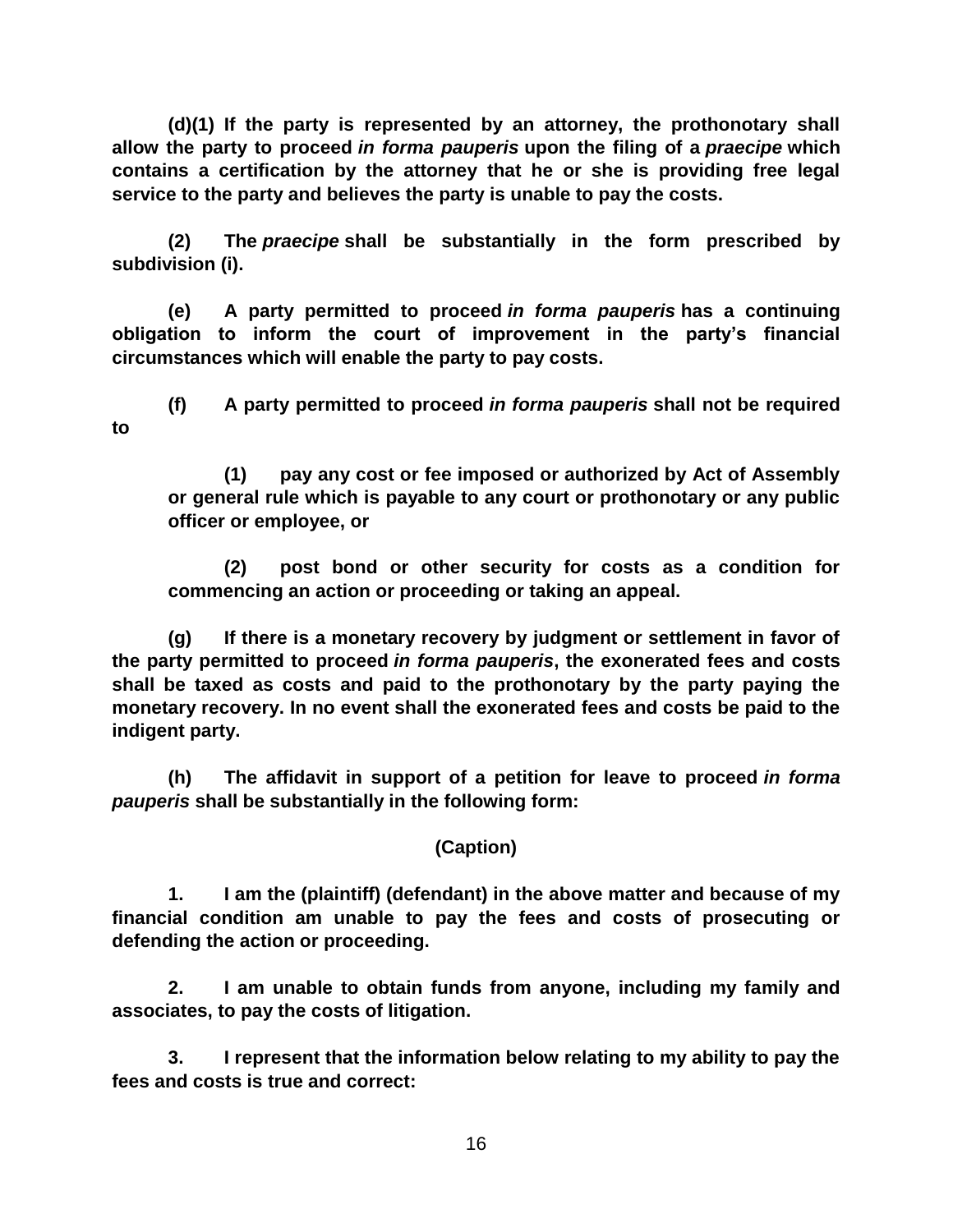| (a) | Name:                                                                                                                                              |  |  |  |  |
|-----|----------------------------------------------------------------------------------------------------------------------------------------------------|--|--|--|--|
|     | <b>Address:</b><br><u> 1989 - Johann Stoff, amerikansk politiker (d. 1989)</u>                                                                     |  |  |  |  |
|     | <u> 1989 - Johann Stoff, amerikansk politiker (* 1908)</u>                                                                                         |  |  |  |  |
| (b) | <b>Employment</b>                                                                                                                                  |  |  |  |  |
|     | If you are presently employed, state                                                                                                               |  |  |  |  |
|     | <b>Employer</b>                                                                                                                                    |  |  |  |  |
|     | <b>Address:</b>                                                                                                                                    |  |  |  |  |
|     | Salary or wages per month:<br><u> 2002 - Jan James James Jan James James James James James James James James James James James James James Jam</u> |  |  |  |  |
|     | Type of work:<br><u> 1989 - Johann John Stone, mars eta biztanleria (h. 1989).</u>                                                                 |  |  |  |  |
|     | If you are presently unemployed, state                                                                                                             |  |  |  |  |
|     |                                                                                                                                                    |  |  |  |  |
|     | Salary or wages per month:                                                                                                                         |  |  |  |  |
|     | Type of work:                                                                                                                                      |  |  |  |  |
| (c) | Other income within the past twelve months                                                                                                         |  |  |  |  |
|     | <b>Business or profession:</b>                                                                                                                     |  |  |  |  |
|     |                                                                                                                                                    |  |  |  |  |
|     | Interest:<br><u> 2000 - 2000 - 2000 - 2000 - 2000 - 2000 - 2000 - 2000 - 2000 - 2000 - 2000 - 2000 - 2000 - 2000 - 2000 - 200</u>                  |  |  |  |  |
|     | Dividends:                                                                                                                                         |  |  |  |  |
|     |                                                                                                                                                    |  |  |  |  |
|     |                                                                                                                                                    |  |  |  |  |
|     | <b>Support payments:</b>                                                                                                                           |  |  |  |  |
|     | <b>Disability payments:</b>                                                                                                                        |  |  |  |  |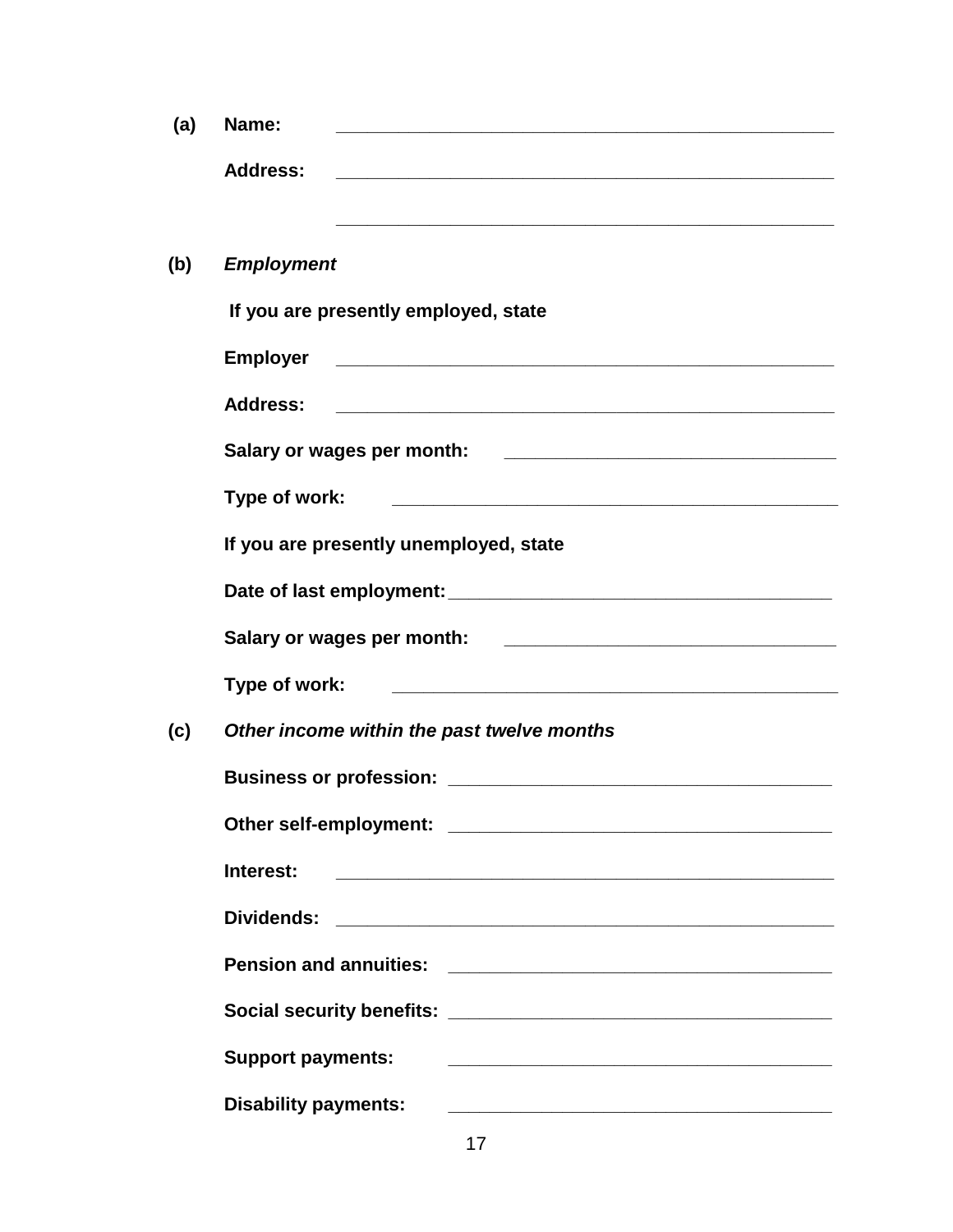|     | Unemployment compensation and supplemental benefits: |  |  |
|-----|------------------------------------------------------|--|--|
|     |                                                      |  |  |
|     | <b>Public assistance:</b>                            |  |  |
|     | Other:                                               |  |  |
| (d) | Other contributions to household support             |  |  |
|     |                                                      |  |  |
|     | If your (wife) (husband) is employed, state          |  |  |
|     |                                                      |  |  |
|     |                                                      |  |  |
|     | Type of work:                                        |  |  |
|     | <b>Contributions from children:</b>                  |  |  |
|     |                                                      |  |  |
|     | <b>Other contributions:</b>                          |  |  |
| (e) | <b>Property owned</b>                                |  |  |
|     | Cash:                                                |  |  |
|     | <b>Checking account:</b>                             |  |  |
|     |                                                      |  |  |
|     |                                                      |  |  |
|     |                                                      |  |  |
|     | <b>Motor vehicle:</b>                                |  |  |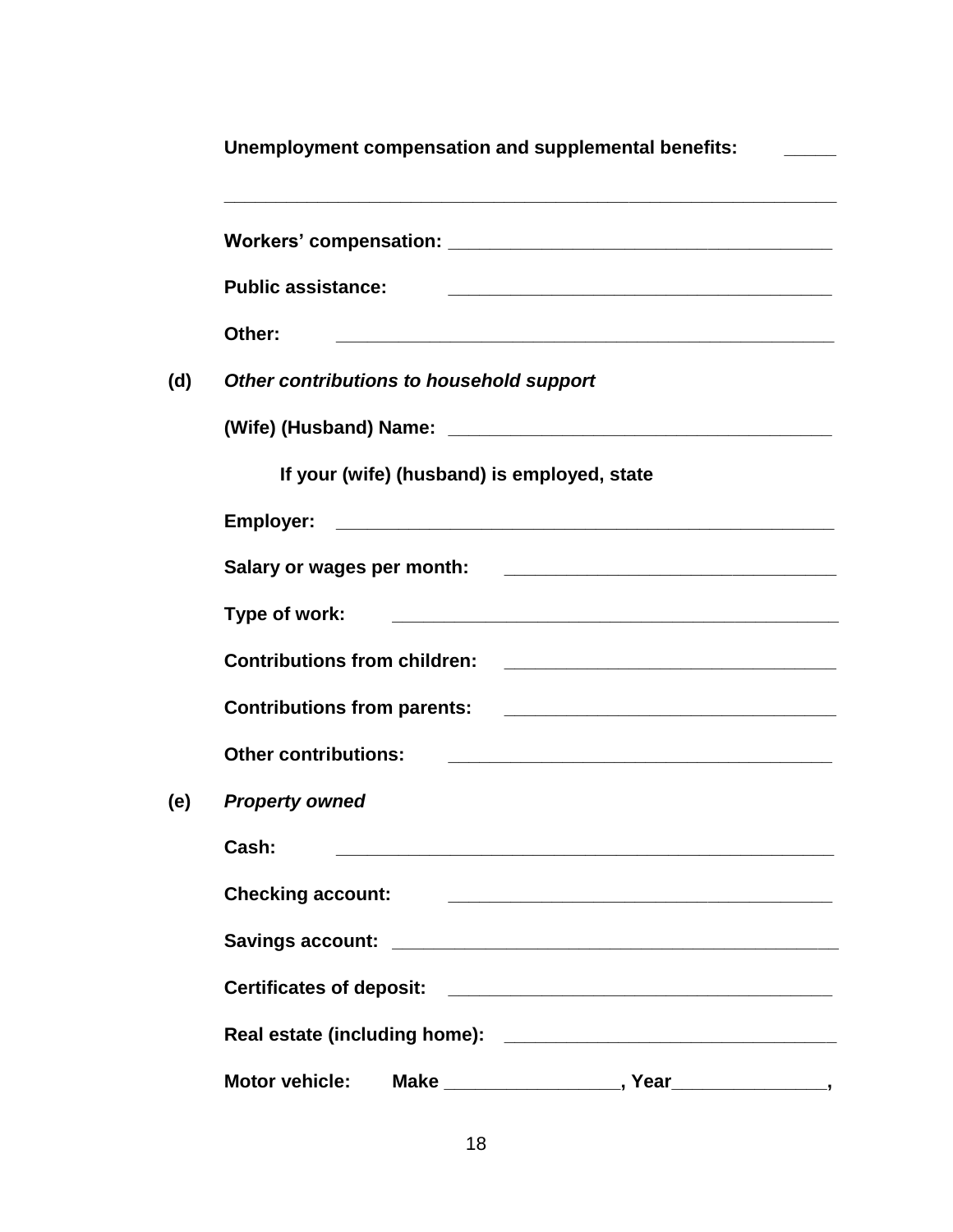|                              |                                                             | Cost _____________, Amount Owed \$ ______                                                                            |  |  |  |
|------------------------------|-------------------------------------------------------------|----------------------------------------------------------------------------------------------------------------------|--|--|--|
| <b>Stocks and bonds:</b>     |                                                             | <u> 1989 - Johann Stoff, amerikansk politiker (d. 1989)</u>                                                          |  |  |  |
| Other:                       |                                                             |                                                                                                                      |  |  |  |
| <b>Debts and Obligations</b> |                                                             |                                                                                                                      |  |  |  |
|                              |                                                             |                                                                                                                      |  |  |  |
| Rent:                        |                                                             |                                                                                                                      |  |  |  |
| Loans:                       | <u> 1990 - Johann Stoff, amerikansk politiker (d. 1980)</u> |                                                                                                                      |  |  |  |
| Other:                       |                                                             | <u> 1989 - Johann Stoff, amerikansk politiker (d. 1989)</u>                                                          |  |  |  |
| Children, if any:            |                                                             |                                                                                                                      |  |  |  |
| Name:                        |                                                             |                                                                                                                      |  |  |  |
|                              |                                                             | <u> 1989 - Johann Stein, mars an deutscher Stein und der Stein und der Stein und der Stein und der Stein und der</u> |  |  |  |
| <b>Other Persons:</b>        |                                                             |                                                                                                                      |  |  |  |
| Name:                        |                                                             |                                                                                                                      |  |  |  |
|                              | <b>Relationship:</b>                                        |                                                                                                                      |  |  |  |

**4. I understand that I have a continuing obligation to inform the court of improvement in my financial circumstances which would permit me to pay the costs incurred herein.** 

**5. I verify that the statements made in this affidavit are true and correct. I understand that false statements herein are made subject to the penalties of 18 Pa.C.S. § 4904, relating to unsworn falsification to authorities.**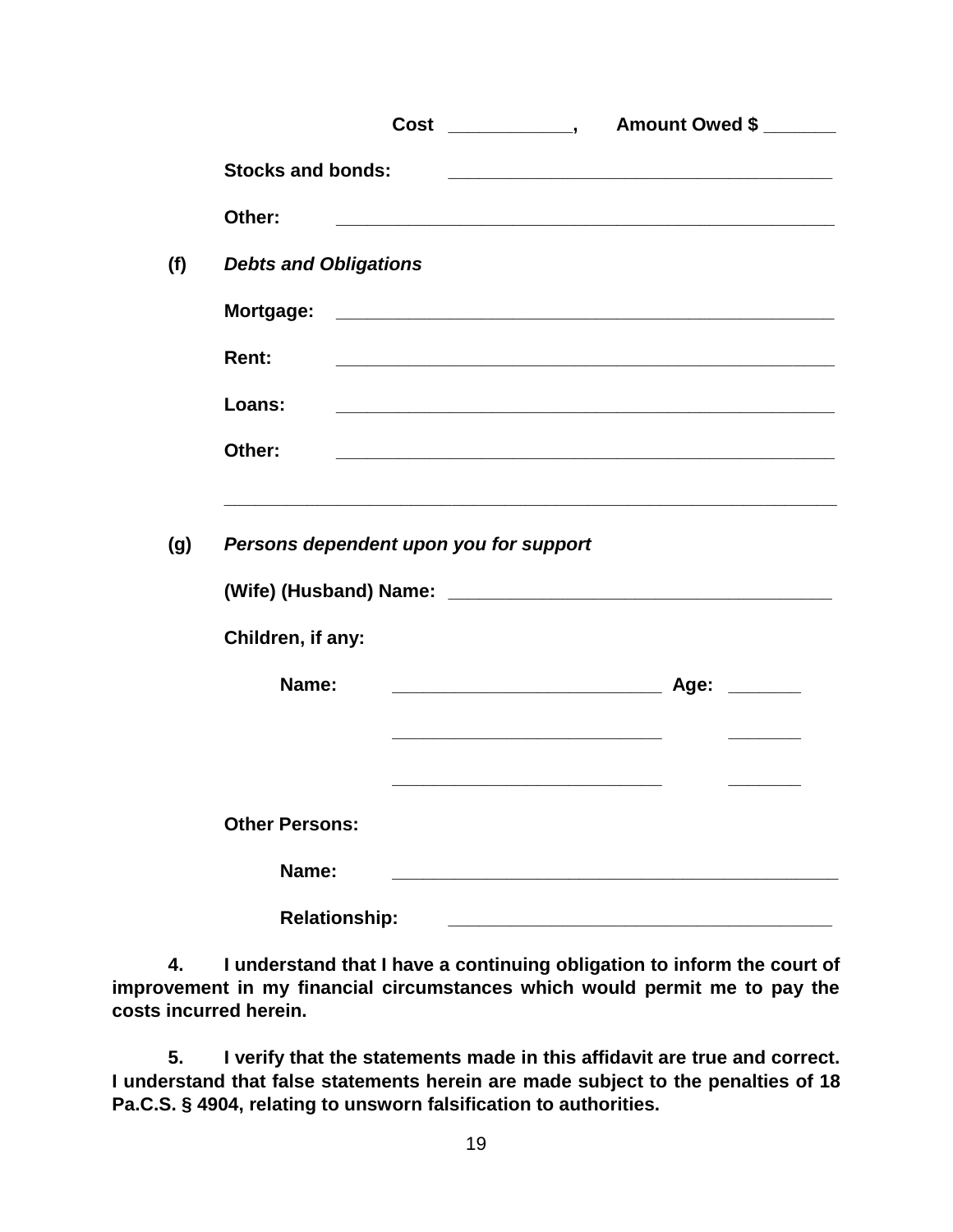**Date:**  $\blacksquare$ 

**Petitioner**

**(i) The praecipe required by subdivision (d) shall be substantially in the following form:**

**(Caption)**

### *PRAECIPE* **TO PROCEED** *IN FORMA PAUPERIS*

**To the Prothonotary:**

**Kindly allow \_\_\_\_\_\_\_\_\_\_\_\_\_\_\_\_\_\_, (Plaintiff) (Defendant) to proceed** *in forma pauperis***.**

**I, \_\_\_\_\_\_\_\_\_\_\_\_\_\_\_\_\_\_\_\_\_\_\_\_, attorney for the party proceeding** *in forma pauperis***, certify that I believe the party is unable to pay the costs and that I am providing free legal service to the party.**

 **\_\_\_\_\_\_\_\_\_\_\_\_\_\_\_\_\_\_\_\_\_\_\_\_\_\_**

**Attorney for**

**(j)(1) If, simultaneous with the commencement of an action or proceeding or the taking of an appeal, a party has filed a petition for leave to proceed** *in forma pauperis***, the court prior to acting upon the petition may dismiss the action, proceeding or appeal if the allegation of poverty is untrue or if it is satisfied that the action, proceeding or appeal is frivolous.**

**Note: A frivolous action or proceeding has been defined as one that ''lacks an arguable basis either in law or in fact.''** *Neitzke v. Williams***, 490 U.S. 319, 109 S.Ct. 1827, 104 L.Ed.2d 338 (1989).**

**(2) If the petitioner commences the action by writ of summons, the court shall not act on the petition for leave to proceed** *in forma pauperis* **until the complaint is filed. If the complaint has not been filed within ninety days of the filing of the petition, the court may dismiss the action pursuant to subdivision (j)(1).**

**Note: The filings required by this rule are subject to the** *Case Records Public Access Policy of the Unified Judicial System of Pennsylvania***.** *See* **Rule 205.6.]**